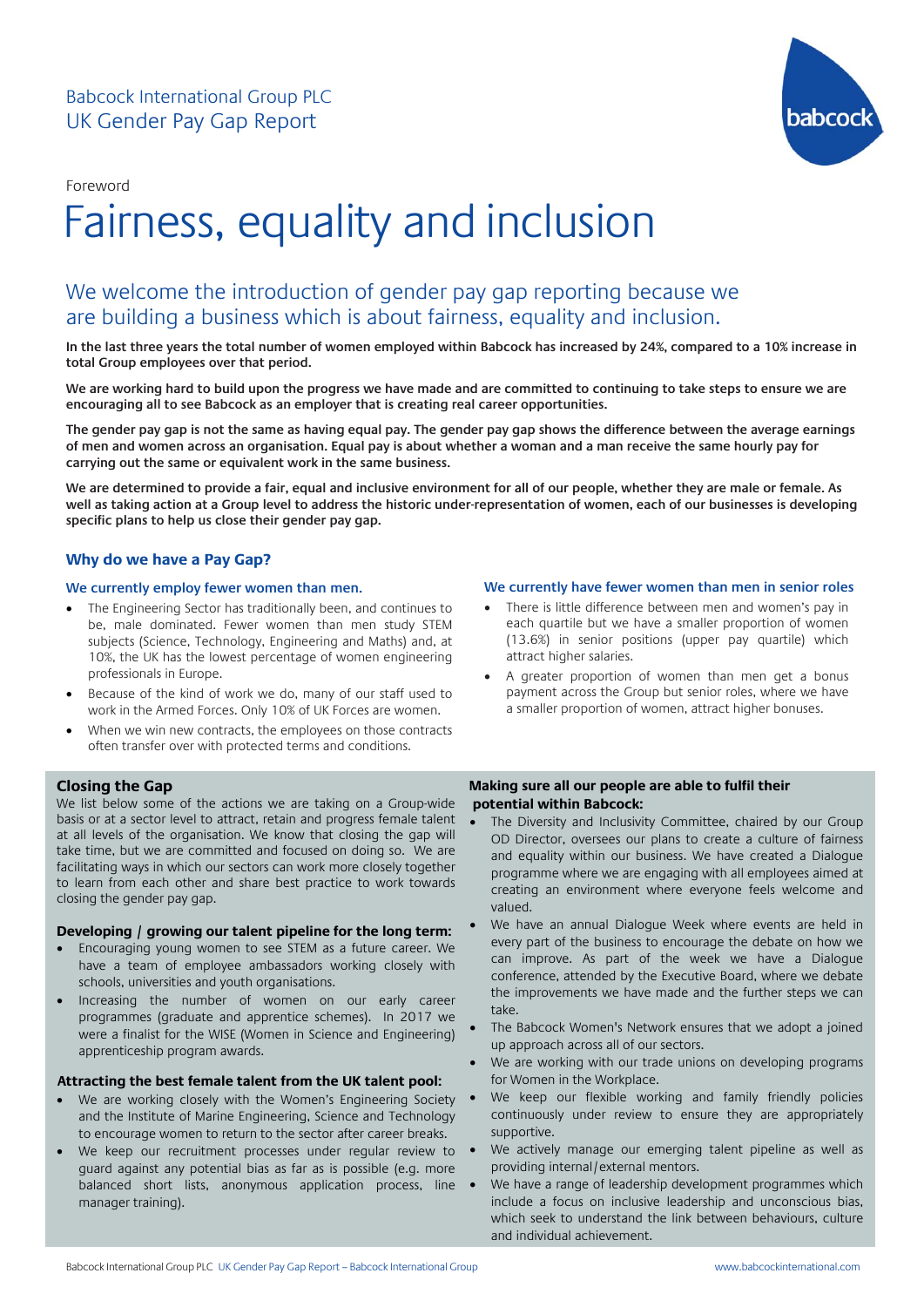

### **Our Data for 2017**

Babcock has over 30 legal entities employing staff in the UK. The data below is for the Group. The data for each Babcock entity which has 250 or more staff is set out in the table at page three.

| Mean and median gender pay gap                                                                                          | <b>Mean</b>                                                                                              | <b>Median</b> |  |
|-------------------------------------------------------------------------------------------------------------------------|----------------------------------------------------------------------------------------------------------|---------------|--|
| The mean gender pay gap is the difference in average hourly rates of pay that male<br>and female employees receive.     | Women's hourly rate is: Women's hourly rate<br><b>16.2%</b> lower than men's is: <b>16.5%</b> lower than |               |  |
| The median gender pay gap is the difference in the midpoints of the ranges of hourly<br>rates of pay for men and women. |                                                                                                          | men's         |  |

#### **The UK average is 18%**

| Mean and median gender bonus gap                                                                                                                                                                                                          | <b>Mean</b>                                            | <b>Median</b>                                   |
|-------------------------------------------------------------------------------------------------------------------------------------------------------------------------------------------------------------------------------------------|--------------------------------------------------------|-------------------------------------------------|
| The mean gender bonus gap is the difference in average bonus pay that male and<br>female employees receive.                                                                                                                               | Women's bonus pay is:<br><b>36.5%</b> lower than men's | Women's bonus pay is:<br>26.9% lower than men's |
| The median gender bonus gap shows the difference in the midpoints of the ranges of<br>bonus pay received by men and women. The median is generally considered to be<br>the more meaningful figure because it is not impacted by outliers. |                                                        |                                                 |
| Proportion of males and females receiving a bonus                                                                                                                                                                                         | <b>Men</b>                                             | <b>Women</b>                                    |
| This is the percentage of men and women who received bonus pay in the 12 months 20.9% of men receive<br>up to 5 <sup>th</sup> April 2017.                                                                                                 | bonus pay                                              | 22.2% of women<br>receive bonus pay             |

Within the Group, **21.2%** of the workforce received a bonus.

#### **Proportion of males and females by pay quartile**

This is the percentage of male and female employees in four quartile pay bands (dividing our workforce into four equal parts). Also included is the median pay gap by quartile.

| Lower quartile                        |        | Lower middle quartile |                  | Upper middle quartile |        | Upper quartile |        |  |
|---------------------------------------|--------|-----------------------|------------------|-----------------------|--------|----------------|--------|--|
| Male                                  | Female | Male                  | Female           | Male                  | Female | Male           | Female |  |
| 68%                                   | 32%    | 84.5%                 | 15.5%            | 85.8%                 | 14.2%  | 86.4%          | 13.6%  |  |
| Median gap, 2.7%<br>Median gap, -1.4% |        |                       | Median gap, 0.9% | Median gap, 4.5%      |        |                |        |  |

#### **A bit about Babcock**

Engineering is in our DNA. We provide skilled, bespoke services, delivering engineering and operational solutions in support of our customers. We have a solid track record of operating in highly regulated environments to deliver critical civil and defence engineering work across the Marine, Land, Aviation and Nuclear sectors. We own and operate extensive equipment, facilities and infrastructure and have a high concentration of qualified technicians and professional engineers within our workforce.

**Archie Bethel Mexico Cooperation Croup Chief Executive Cooperation Croup Director of Cooperation Croup Director of Cooperation Croup Director of Cooperation Croup Director of Cooperation Croup Director of Cooperation Crou** 

Group Director of Organisation and Development